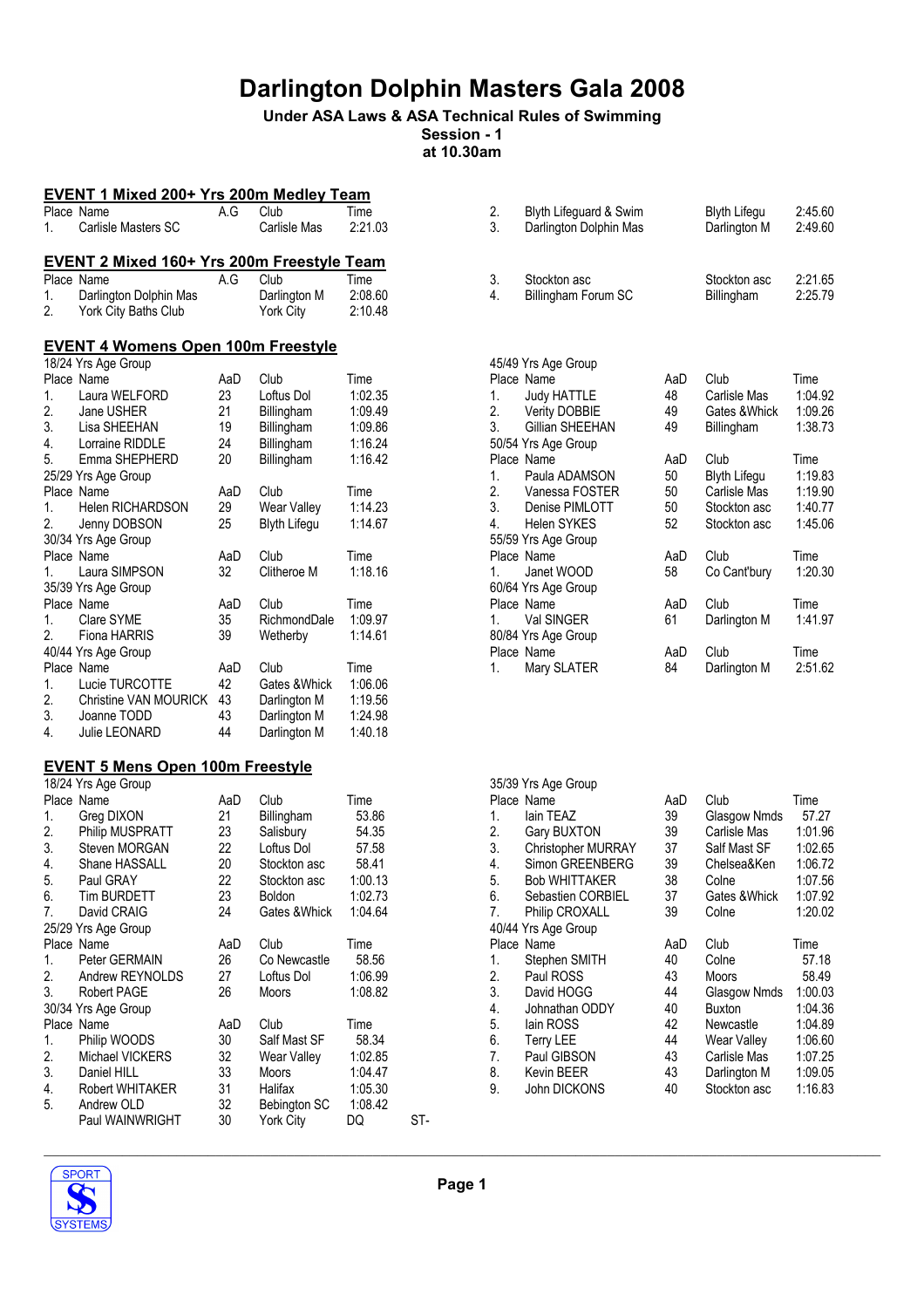#### Under ASA Laws & ASA Technical Rules of Swimming Session - 1 at 10.30am

| 45/49 Yrs Age Group |                        |     |                     |         |  |  |
|---------------------|------------------------|-----|---------------------|---------|--|--|
|                     | Place Name             | AaD | Club                | Time    |  |  |
| 1.                  | Mark JONES             | 48  | Everton             | 1:04.07 |  |  |
| 2.                  | <b>Graham STRANGE</b>  | 49  | Clevelandpol        | 1:04.90 |  |  |
| 3.                  | <b>Stuart WILLIAMS</b> | 47  | Halifax             | 1:06.35 |  |  |
| 4.                  | Paul HARRISSON         | 49  | RichmondDale        | 1:07.50 |  |  |
| 5.                  | <b>Gary HURR</b>       | 47  | Glasgow Nmds        | 1:07.76 |  |  |
| 6.                  | <b>Guy FAWKES</b>      | 49  | Billingham          | 1:10.75 |  |  |
| 7.                  | <b>Stuart MCGURK</b>   | 47  | <b>Troutbeck Br</b> | 1:23.23 |  |  |
|                     | 50/54 Yrs Age Group    |     |                     |         |  |  |
|                     |                        |     |                     |         |  |  |
|                     | Place Name             | AaD | Club                | Time    |  |  |
| 1.                  | Paul ORMEROD           | 50  | <b>Bo Kirklees</b>  | 1:05.36 |  |  |
| 2.                  | Kevin DEVINE           | 51  | RichmondDale        | 1:12.49 |  |  |
| 3.                  | <b>John FORSTER</b>    | 52  | Moors               | 1:12.90 |  |  |
| 4.                  | Stephen FOSTER         | 51  | Carlisle Mas        | 1:16.07 |  |  |
| 5.                  | John SIM               | 50  | Co Newcastle        | 1:17.08 |  |  |
|                     | 55/59 Yrs Age Group    |     |                     |         |  |  |
|                     | Place Name             | AaD | Club                | Time    |  |  |
| 1.                  | <b>Graham PEARSON</b>  | 56  | Carlisle Mas        | 1:11.04 |  |  |

### EVENT 6 Womens Open 50m Backstroke

| 18/24 Yrs Age Group                     |     |                  |       |                                                                 |
|-----------------------------------------|-----|------------------|-------|-----------------------------------------------------------------|
|                                         | AaD | Club             | Time  | 45/49 Yrs Age Group                                             |
| Catriona GRIME                          | 22  | Wear Valley      | 37.29 | Club<br>AaD<br>Time<br>Place Name                               |
| Jessica ASHTON                          | 23  | Darlington M     | 37.79 | 40.37<br>Jacqueline ROBINSON<br>46<br>Harrogate<br>1.           |
| Emma SHEPHERD                           | 20  | Billingham       | 41.99 | 50/54 Yrs Age Group                                             |
| 35/39 Yrs Age Group                     |     |                  |       | Club<br>Time<br>AaD<br>Place Name                               |
|                                         | AaD | Club             | Time  | 50<br>Stockton asc<br>55.92<br>Denise PIMLOTT<br>$\mathbf{1}$ . |
| Anna NICHOLSON                          | 38  | <b>York City</b> | 38.86 | 80/84 Yrs Age Group                                             |
| Clare SYME                              | 35  | RichmondDale     | 41.74 | Club<br>Time<br>Place Name<br>AaD                               |
| 40/44 Yrs Age Group                     |     |                  |       | 84<br>1:19.42<br>Mary SLATER<br>Darlington M<br>1.              |
|                                         | AaD | Club             | Time  |                                                                 |
| Lucie TURCOTTE                          | 42  | Gates & Whick    | 35.39 |                                                                 |
| Jayne SIMPSON                           | 41  | Boldon           | 37.00 |                                                                 |
| Christine VAN MOURICK                   | 43  | Darlington M     | 42.09 |                                                                 |
| <b>EVENT 7 Mens Open 50m Backstroke</b> |     |                  |       |                                                                 |
| 18/24 Yrs Age Group                     |     |                  |       | 45/49 Yrs Age Group                                             |
|                                         | AaD | Club             | Time  | Club<br>Time<br>Place Name<br>AaD                               |
| Philip MUSPRATT                         | 23  | Salisbury        | 32.11 | Mark JONES<br>48<br>Everton<br>37.01<br>$\mathbf{1}$ .          |
| David LAVERY                            | 24  | <b>Boldon</b>    | 35.01 | 2.<br>37.08<br>Graeme SUTTON<br>49<br>Carlisle Mas              |
| 25/29 Yrs Age Group                     |     |                  |       | 3.<br>45<br>37.32<br><b>Arthur APLIN</b><br>Co Newcastle        |
|                                         | AaD | Club             | Time  | 4.<br>38.36<br><b>Gary HURR</b><br>47<br>Glasgow Nmds           |
| Andrew BROATCH                          | 28  | Carlisle Mas     | 39.29 | 5.<br>47<br>50.94<br><b>Stuart MCGURK</b><br>Troutbeck Br       |
| 30/34 Yrs Age Group                     |     |                  |       | 50/54 Yrs Age Group                                             |
|                                         | AaD | Club             | Time  | AaD<br>Club<br>Time<br>Place Name                               |
| Michael VICKERS                         | 32  | Wear Valley      | 36.69 | 52<br>40.52<br>1.<br>John FORSTER<br>Moors                      |
| 35/39 Yrs Age Group                     |     |                  |       | 2.<br>51<br>42.52<br>Carlisle Mas<br>Stephen FOSTER             |
|                                         | AaD | Club             | Time  | 3.<br>51<br>44.84<br>Kevin DEVINE<br>RichmondDale               |
| Peter JONES                             | 38  | Clitheroe M      | 29.08 | 55/59 Yrs Age Group                                             |
| Steven HORNER                           | 36  | Eston            | 31.72 | Club<br>Time<br>Place Name<br>AaD                               |
| lain TEAZ                               | 39  | Glasgow Nmds     | 35.44 | 40.30<br>58<br><b>York City</b><br>1.<br>Roy CROUCH             |
| <b>Alister WRIGLEY</b>                  | 38  | Billingham       | 40.26 | 2.<br>59<br>Co Sund'land<br>46.42<br>Graeme SHUTT               |
| 40/44 Yrs Age Group                     |     |                  |       | 60/64 Yrs Age Group                                             |
|                                         | AaD | Club             | Time  | Club<br>Time<br>Place Name<br>AaD                               |
| lan RUDDLE                              | 44  | Darlington M     | 31.40 | 60<br>48.27<br>Barry ROBINSON<br>Co Sund'land<br>1.             |
| <b>Matthew GRANT</b>                    | 44  | Gates & Whick    | 32.87 | 2.<br>60<br>49.90<br>Phil JOHNSTON<br>Gates & Whick             |
| Stephen NICHOLAS                        | 40  | Clitheroe M      | 35.47 |                                                                 |
| Paul GIBSON                             | 43  | Carlisle Mas     | 38.82 |                                                                 |
|                                         |     |                  |       |                                                                 |

| Time    |
|---------|
| 1:10.68 |
| 1:15.71 |
| 1:16.83 |
| 1:19.31 |
|         |
| Time    |
| 1:40.57 |
|         |
| Time    |
| 1:24.98 |
|         |
| Time    |
| 2:13.55 |
|         |

|         | 45/49 Yrs Age Group |     |              |         |
|---------|---------------------|-----|--------------|---------|
|         | Place Name          | AaD | Club         | Time    |
| 1.      | Jacqueline ROBINSON | 46  | Harrogate    | 40.37   |
|         | 50/54 Yrs Age Group |     |              |         |
|         | Place Name          | AaD | Club         | Time    |
| $1_{-}$ | Denise PIMLOTT      | 50  | Stockton asc | 55.92   |
|         | 80/84 Yrs Age Group |     |              |         |
|         | Place Name          | AaD | Club         | Time    |
| 1.      | Mary SLATER         | 84  | Darlington M | 1:19.42 |

|    | 45/49 Yrs Age Group  |     |               |       |
|----|----------------------|-----|---------------|-------|
|    | Place Name           | AaD | Club          | Time  |
| 1. | Mark JONES           | 48  | Everton       | 37.01 |
| 2. | Graeme SUTTON        | 49  | Carlisle Mas  | 37.08 |
|    | 3. Arthur APLIN      | 45  | Co Newcastle  | 37.32 |
|    | 4. Gary HURR         | 47  | Glasgow Nmds  | 38.36 |
| 5. | <b>Stuart MCGURK</b> | 47  | Troutbeck Br  | 50.94 |
|    | 50/54 Yrs Age Group  |     |               |       |
|    | Place Name           | AaD | Club          | Time  |
| 1. | John FORSTER         | 52  | <b>Moors</b>  | 40.52 |
|    | 2. Stephen FOSTER    | 51  | Carlisle Mas  | 42.52 |
| 3. | Kevin DEVINE         | 51  | RichmondDale  | 44.84 |
|    | 55/59 Yrs Age Group  |     |               |       |
|    | Place Name           | AaD | Club          | Time  |
| 1. | <b>Roy CROUCH</b>    | 58  | York City     | 40.30 |
|    | 2. Graeme SHUTT      | 59  | Co Sund'land  | 46.42 |
|    | 60/64 Yrs Age Group  |     |               |       |
|    | Place Name           | AaD | Club          | Time  |
|    | 1. Barry ROBINSON    | 60  | Co Sund'Iand  | 48.27 |
| 2. | Phil JOHNSTON        | 60  | Gates & Whick | 49.90 |
|    |                      |     |               |       |

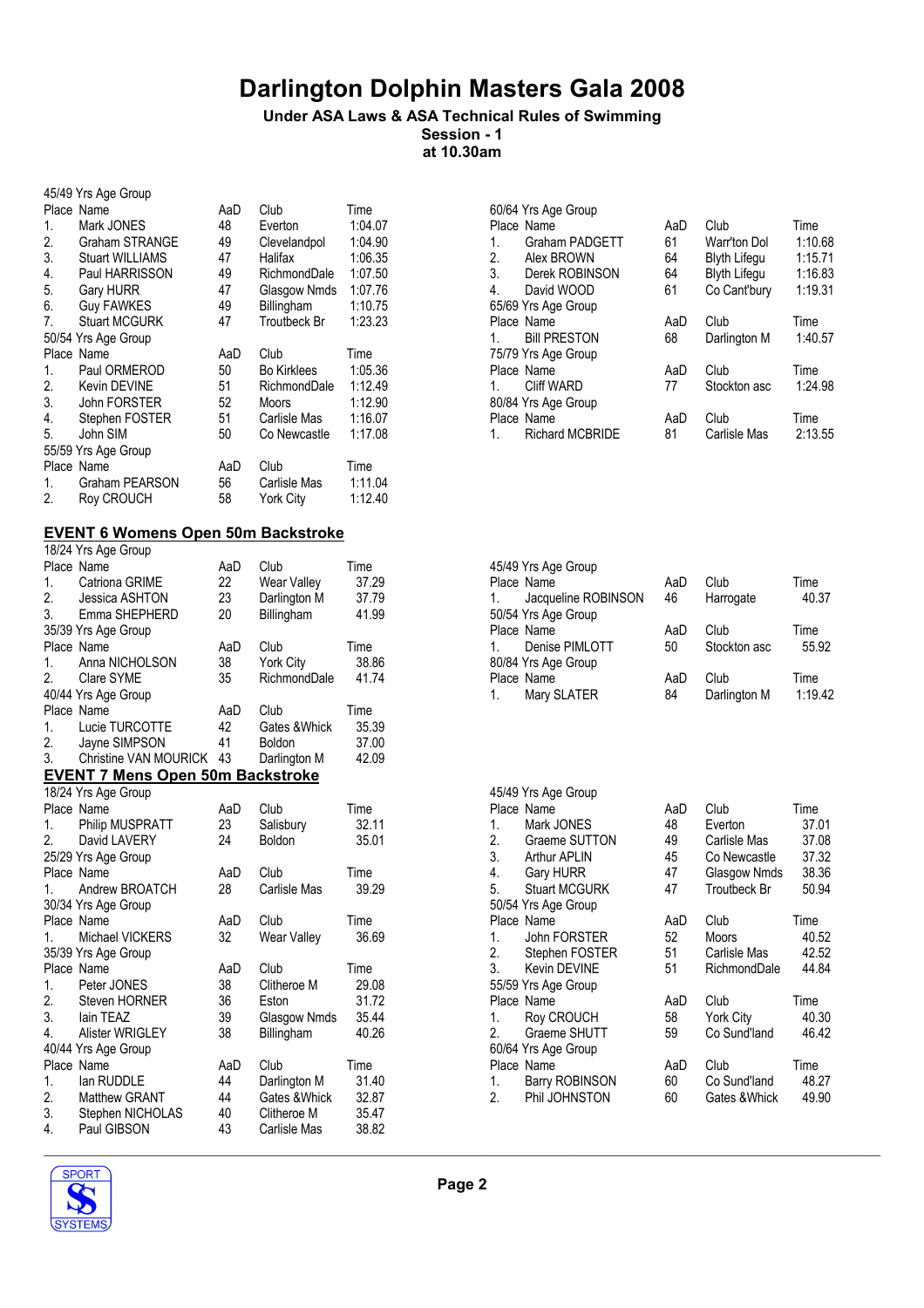## Under ASA Laws & ASA Technical Rules of Swimming

Session - 1 at 10.30am

| 70/74 Yrs Age Group<br>Place Name<br><b>Bill MOORE</b><br>1.                                                                                                                                                                                                                                                                                                                                                                                                                    | AaD<br>71                                                                                   | Club<br>Halifax                                                                                                                                                                            | Time<br>45.84                                                                                                               |     | 1.                                                                         | 75/79 Yrs Age Group<br>Place Name<br><b>Cliff WARD</b>                                                                                                                                                                                                                                                                                            | AaD<br>77                                                                                 | Club<br>Stockton asc                                                                                                                                                                                                        | Time<br>42.60                                                                                                                                               |
|---------------------------------------------------------------------------------------------------------------------------------------------------------------------------------------------------------------------------------------------------------------------------------------------------------------------------------------------------------------------------------------------------------------------------------------------------------------------------------|---------------------------------------------------------------------------------------------|--------------------------------------------------------------------------------------------------------------------------------------------------------------------------------------------|-----------------------------------------------------------------------------------------------------------------------------|-----|----------------------------------------------------------------------------|---------------------------------------------------------------------------------------------------------------------------------------------------------------------------------------------------------------------------------------------------------------------------------------------------------------------------------------------------|-------------------------------------------------------------------------------------------|-----------------------------------------------------------------------------------------------------------------------------------------------------------------------------------------------------------------------------|-------------------------------------------------------------------------------------------------------------------------------------------------------------|
| <b>EVENT 8 Womens Open 100m Butterfly</b>                                                                                                                                                                                                                                                                                                                                                                                                                                       |                                                                                             |                                                                                                                                                                                            |                                                                                                                             |     |                                                                            |                                                                                                                                                                                                                                                                                                                                                   |                                                                                           |                                                                                                                                                                                                                             |                                                                                                                                                             |
| 35/39 Yrs Age Group<br>Place Name<br>1.<br><b>Fiona HARRIS</b>                                                                                                                                                                                                                                                                                                                                                                                                                  | AaD<br>39                                                                                   | Club<br>Wetherby                                                                                                                                                                           | Time<br>1:31.28                                                                                                             |     | 1.                                                                         | 60/64 Yrs Age Group<br>Place Name<br>Val SINGER                                                                                                                                                                                                                                                                                                   | AaD<br>61                                                                                 | Club<br>Darlington M                                                                                                                                                                                                        | Time<br>2:12.93                                                                                                                                             |
| <b>EVENT 9 Mens Open 100m Butterfly</b>                                                                                                                                                                                                                                                                                                                                                                                                                                         |                                                                                             |                                                                                                                                                                                            |                                                                                                                             |     |                                                                            |                                                                                                                                                                                                                                                                                                                                                   |                                                                                           |                                                                                                                                                                                                                             |                                                                                                                                                             |
| 18/24 Yrs Age Group<br>Place Name<br>1.<br>Greg DIXON<br>2.<br>Matthew GRIME<br>25/29 Yrs Age Group<br>Place Name<br><b>Nick VALENTINE</b><br>1.<br>35/39 Yrs Age Group<br>Place Name<br>Gary BUXTON<br>1.<br>40/44 Yrs Age Group<br>Place Name<br>1.<br>David CHANEY<br>2.<br>Kevin SMITH<br>3.<br>Johnathan ODDY<br><b>Terry LEE</b><br><b>EVENT 10 Womens Open 50m Breaststroke</b>                                                                                          | AaD<br>21<br>20<br>AaD<br>27<br>AaD<br>39<br>AaD<br>40<br>44<br>40<br>44                    | Club<br>Billingham<br>Wear Valley<br>Club<br>Co Newcastle<br>Club<br>Carlisle Mas<br>Club<br>Gates & Whick<br>Co Newcastle<br><b>Buxton</b><br>Wear Valley                                 | Time<br>1:02.65<br>1:15.93<br>Time<br>1:06.35<br>Time<br>1:15.67<br>Time<br>1:00.10<br>1:05.19<br>1:13.38<br>DQ             | ST- | 1.<br>2.<br>3.<br>4.<br>5.<br>6.<br>1.<br>2.<br>$\mathbf{1}$ .<br>2.<br>3. | 45/49 Yrs Age Group<br>Place Name<br>Graham STRANGE<br>Michael WATSON<br>Mark JONES<br><b>Guy FAWKES</b><br><b>Gary HURR</b><br><b>Stuart MCGURK</b><br>50/54 Yrs Age Group<br>Place Name<br>Paul ORMEROD<br><b>Stuart DOWNIE</b><br>60/64 Yrs Age Group<br>Place Name<br><b>Graham PADGETT</b><br>Alex BROWN<br>Carl BUTLER<br>Norman STEPHENSON | AaD<br>49<br>48<br>48<br>49<br>47<br>47<br>AaD<br>50<br>53<br>AaD<br>61<br>64<br>64<br>64 | Club<br>Clevelandpol<br>Clevelandpol<br>Everton<br>Billingham<br>Glasgow Nmds<br>Troutbeck Br<br>Club<br><b>Bo Kirklees</b><br><b>Blyth Lifegu</b><br>Club<br>Warr'ton Dol<br>Blyth Lifegu<br>RichmondDale<br>Gates & Whick | Time<br>1:11.80<br>1:13.08<br>1:15.45<br>1:15.95<br>1:31.82<br>1:42.14<br>Time<br>1:10.25<br>1:49.25<br>Time<br>1:19.53<br>1:39.35<br>1:46.62<br><b>DNC</b> |
| 18/24 Yrs Age Group<br>Place Name<br>1.<br>Jessica ASHTON<br>2.<br>Julie ann GREEN<br>25/29 Yrs Age Group<br>Place Name<br>1.<br>Jenny DOBSON<br>2.<br><b>Ruth WYATT</b><br>30/34 Yrs Age Group<br>Place Name<br>Laura SIMPSON<br>1.<br>2.<br>Lisa STANSBIE<br>35/39 Yrs Age Group<br>Place Name<br>Elaine COOPER<br>1.<br>Clare SYME<br>2.<br>40/44 Yrs Age Group<br>Place Name<br>Christine VAN MOURICK<br>1.<br>Lucie TURCOTTE<br><b>EVENT 11 Mens Open 50m Breaststroke</b> | AaD<br>23<br>22<br>AaD<br>25<br>26<br>AaD<br>32<br>34<br>AaD<br>39<br>35<br>AaD<br>43<br>42 | Club<br>Darlington M<br>Boldon<br>Club<br><b>Blyth Lifegu</b><br>Moors<br>Club<br>Clitheroe M<br>Co Leeds<br>Club<br>Darlington M<br>RichmondDale<br>Club<br>Darlington M<br>Gates & Whick | Time<br>42.50<br>44.70<br>Time<br>44.65<br>46.28<br>Time<br>44.14<br>44.84<br>Time<br>40.04<br>44.93<br>Time<br>46.25<br>DQ | ST- | 1.<br>2.<br>3.<br>1.<br>2.<br>3.<br>1.<br>1.                               | 45/49 Yrs Age Group<br>Place Name<br><b>Verity DOBBIE</b><br><b>Judy HATTLE</b><br>Jacqueline ROBINSON<br>50/54 Yrs Age Group<br>Place Name<br>Vanessa FOSTER<br><b>Helen SYKES</b><br>Sally MACALISTER<br>55/59 Yrs Age Group<br>Place Name<br>Janet WOOD<br>75/79 Yrs Age Group<br>Place Name<br>Myrna TAYLOR                                   | AaD<br>49<br>48<br>46<br>AaD<br>50<br>52<br>50<br>AaD<br>58<br>AaD<br>75                  | Club<br>Gates & Whick<br>Carlisle Mas<br>Harrogate<br>Club<br>Carlisle Mas<br>Stockton asc<br>Aireborough<br>Club<br>Co Cant'bury<br>Club<br>Blackpool                                                                      | Time<br>39.09<br>39.65<br>43.83<br>Time<br>47.04<br>53.61<br>54.38<br>Time<br>50.59<br>Time<br>53.50                                                        |
| 18/24 Yrs Age Group<br>Place Name<br>Shane HASSALL<br>1.<br>2.<br>Paul GRAY                                                                                                                                                                                                                                                                                                                                                                                                     | AaD<br>20<br>22                                                                             | Club<br>Stockton asc<br>Stockton asc                                                                                                                                                       | Time<br>35.33<br>36.09                                                                                                      |     | 3.<br>4.<br>5.                                                             | Graham KENNEDY<br>David CRAIG<br>David LAVERY                                                                                                                                                                                                                                                                                                     | 24<br>24<br>24                                                                            | Boldon<br>Gates & Whick<br>Boldon                                                                                                                                                                                           | 36.16<br>38.03<br>40.91                                                                                                                                     |

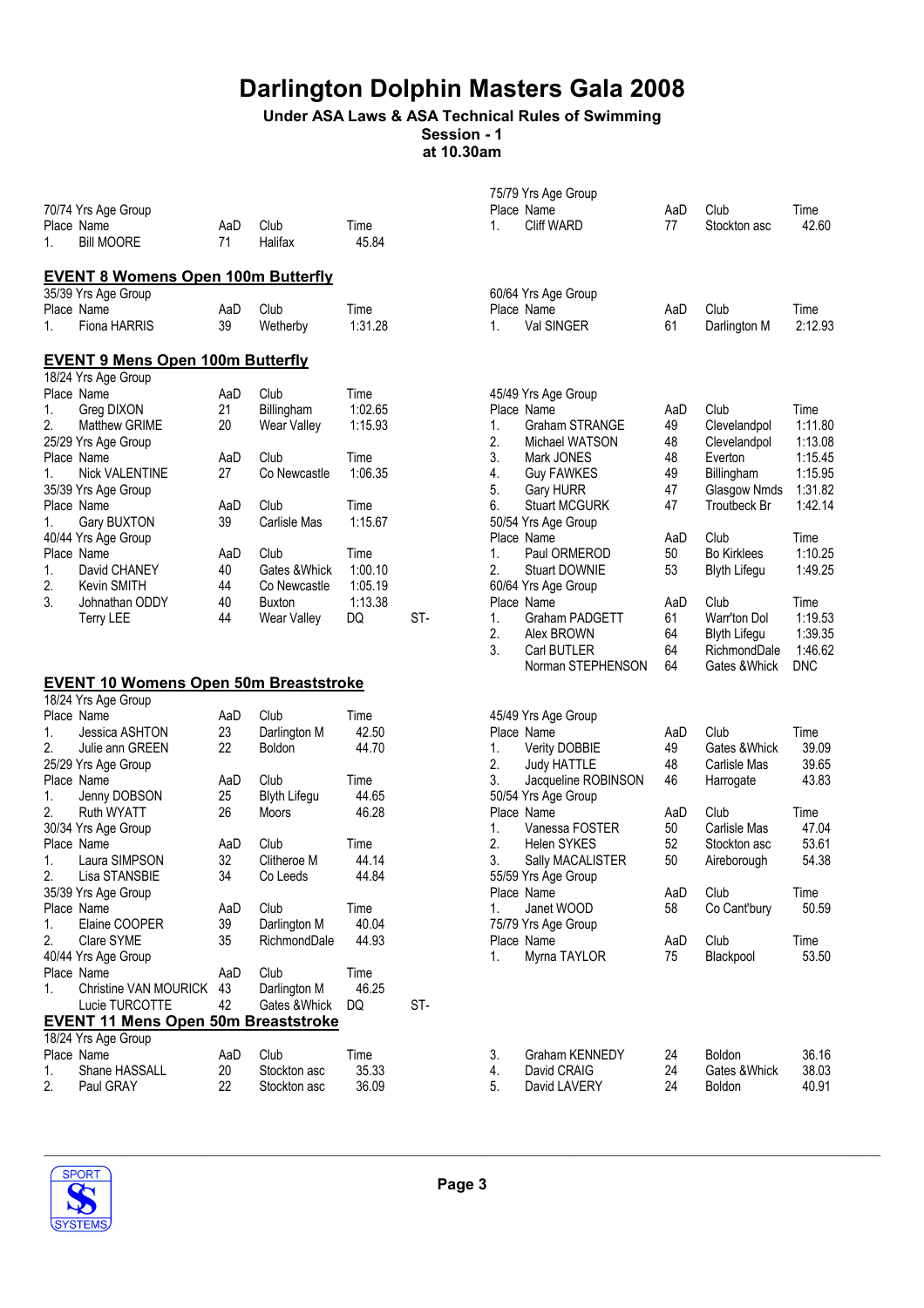#### Under ASA Laws & ASA Technical Rules of Swimming Session - 1

at 10.30am

|         | 25/29 Yrs Age Group  |     |               |            |     |
|---------|----------------------|-----|---------------|------------|-----|
|         | Place Name           | AaD | Club          | Time       |     |
| 1.      | Graham ASBURY        | 27  | York City     | 33.92      |     |
| 2.      | Peter GERMAIN        | 26  | Co Newcastle  | 34.29      |     |
| 3.      | Andrew REYNOLDS      | 27  | Loftus Dol    | 35.91      |     |
| 4.      | David CHARLTON       | 27  | Boldon        | 38.53      |     |
| 5.      | Andrew BROATCH       | 28  | Carlisle Mas  | 46.07      |     |
|         | Robert PAGE          | 26  | Moors         | <b>DNC</b> |     |
|         | 30/34 Yrs Age Group  |     |               |            |     |
|         | Place Name           | AaD | Club          | Time       |     |
| $1_{-}$ | Marc BEST            | 30  | Stockton asc  | 32.55      |     |
| 2.      | Robert WHITAKER      | 31  | Halifax       | 38.25      |     |
|         | 35/39 Yrs Age Group  |     |               |            |     |
|         | Place Name           | AaD | Club          | Time       |     |
| 1.      | Steven HORNER        | 36  | Eston         | 34.41      |     |
| 2.      | Myles CARTER         | 39  | Moors         | 35.80      |     |
|         | 3. Sebastien CORBIEL | 37  | Gates & Whick | 39.06      |     |
| 4.      | <b>Bob WHITTAKER</b> | 38  | Colne         | 39.57      |     |
|         | 40/44 Yrs Age Group  |     |               |            |     |
|         | Place Name           | AaD | Club          | Time       |     |
| 1.      | lan HARRIS           | 42  | Wetherby      | 34.68      |     |
| 2.      | Matthew GRANT        | 44  | Gates &Whick  | 37.15      |     |
| 3.      | Stephen NICHOLAS     | 40  | Clitheroe M   | 37.51      |     |
| 4.      | lain ROSS            | 42  | Newcastle     | 39.26      |     |
| 5.      | Paul GIBSON          | 43  | Carlisle Mas  | 44.12      |     |
| 6.      | David HASSALL        | 44  | Stockton asc  | 44.19      |     |
|         | John DICKONS         | 40  | Stockton asc  | DQ         | ST- |

#### EVENT 12 Womens Open 100m IM

|    | 18/24 Yrs Age Group |     |                     |         |  |  |  |
|----|---------------------|-----|---------------------|---------|--|--|--|
|    | Place Name          | AaD | Club                | Time    |  |  |  |
| 1. | Jane USHER          | 21  | Billingham          | 1:21.57 |  |  |  |
| 2. | Catriona GRIME      | 22  | Wear Valley         | 1:21.93 |  |  |  |
| 3. | Jessica ASHTON      | 23  | Darlington M        | 1:22.29 |  |  |  |
| 4. | Lisa SHEEHAN        | 19  | Billingham          | 1:25.17 |  |  |  |
| 5. | Julie ann GREEN     | 22  | <b>Boldon</b>       | 1:29.22 |  |  |  |
| 6. | Emma SHEPHERD       | 20  | Billingham          | 1:31.72 |  |  |  |
| 7. | Lorraine RIDDLE     | 24  | Billingham          | 1:32.00 |  |  |  |
|    | 25/29 Yrs Age Group |     |                     |         |  |  |  |
|    | Place Name          | AaD | Club                | Time    |  |  |  |
| 1. | Jenny DOBSON        | 25  | <b>Blyth Lifegu</b> | 1:24.46 |  |  |  |
|    | 30/34 Yrs Age Group |     |                     |         |  |  |  |
|    | Place Name          | AaD | Club                | Time    |  |  |  |
| 1. | Laura SIMPSON       | 32  | Clitheroe M         | 1:31.88 |  |  |  |
|    | 35/39 Yrs Age Group |     |                     |         |  |  |  |
|    | Place Name          | AaD | Club                | Time    |  |  |  |
| 1. | Elaine COOPER       | 39  | Darlington M        | 1:22.16 |  |  |  |
| 2. | Clare SYME          | 35  | RichmondDale        | 1:24.36 |  |  |  |
| 3. | Amanda ATKINSON     | 38  | <b>Dumfries</b>     | 1:25.99 |  |  |  |
| 4. | Fiona HARRIS        | 39  | Wetherby            | 1:26.34 |  |  |  |
|    |                     |     |                     |         |  |  |  |

| 45/49 Yrs Age Group<br>Place Name<br><b>Stuart WILLIAMS</b><br>1.<br>2.<br>John LAMB<br>3.<br>Paul HARRISSON<br>4.<br>Michael WATSON<br>4.<br>Mark JONES<br>6.<br><b>Arthur APLIN</b><br>7.<br>Graeme SUTTON<br>8.<br>Gary HURR<br>9.<br><b>Stuart MCGURK</b><br>50/54 Yrs Age Group<br>Place Name<br>Kevin DEVINE<br>1.<br>55/59 Yrs Age Group<br>Place Name<br>Graham PEARSON<br>1.<br>60/64 Yrs Age Group<br>Place Name<br>Norman STEPHENSON<br>1.<br>65/69 Yrs Age Group<br>Place Name<br>John SAWYERS<br>1.<br>70/74 Yrs Age Group<br>Place Name | AaD<br>47<br>47<br>49<br>48<br>48<br>45<br>49<br>47<br>47<br>AaD<br>51<br>AaD<br>56<br>AaD<br>64<br>AaD<br>65<br>AaD | Club<br>Halifax<br>Moors<br>RichmondDale<br>Clevelandpol<br>Everton<br>Co Newcastle<br>Carlisle Mas<br>Glasgow Nmds<br>Troutbeck Br<br>Club<br>RichmondDale<br>Club<br>Carlisle Mas<br>Club<br>Gates & Whick<br>Club<br>Co Newcastle<br>Club | Time<br>37.70<br>38.20<br>38.97<br>39.02<br>39.02<br>40.02<br>41.15<br>42.28<br>51.59<br>Time<br>41.46<br>Time<br>35.58<br>Time<br>41.11<br>Time<br>39.21<br>Time |    |
|-------------------------------------------------------------------------------------------------------------------------------------------------------------------------------------------------------------------------------------------------------------------------------------------------------------------------------------------------------------------------------------------------------------------------------------------------------------------------------------------------------------------------------------------------------|----------------------------------------------------------------------------------------------------------------------|----------------------------------------------------------------------------------------------------------------------------------------------------------------------------------------------------------------------------------------------|-------------------------------------------------------------------------------------------------------------------------------------------------------------------|----|
| <b>Bill MOORE</b><br>1.                                                                                                                                                                                                                                                                                                                                                                                                                                                                                                                               | 71                                                                                                                   | Halifax                                                                                                                                                                                                                                      | 41.25                                                                                                                                                             |    |
| 80/84 Yrs Age Group<br>Place Name                                                                                                                                                                                                                                                                                                                                                                                                                                                                                                                     | AaD                                                                                                                  | Club                                                                                                                                                                                                                                         | Time                                                                                                                                                              |    |
| <b>Richard MCBRIDE</b>                                                                                                                                                                                                                                                                                                                                                                                                                                                                                                                                | 81                                                                                                                   | Carlisle Mas                                                                                                                                                                                                                                 | DQ                                                                                                                                                                | т. |
|                                                                                                                                                                                                                                                                                                                                                                                                                                                                                                                                                       |                                                                                                                      |                                                                                                                                                                                                                                              |                                                                                                                                                                   |    |

| 40/44 Yrs Age Group                               |         |
|---------------------------------------------------|---------|
| Place Name<br>Club<br>AaD                         | Time    |
| Lucie TURCOTTE<br>42<br>1.<br>Gates &Whick        | 1:15.04 |
| Jayne SIMPSON<br>2.<br>41<br>Boldon               | 1:27.37 |
| Christine VAN MOURICK<br>3.<br>43<br>Darlington M | 1:31.71 |
| 45/49 Yrs Age Group                               |         |
| Place Name<br>Club<br>AaD                         | Time    |
| <b>Judy HATTLE</b><br>48<br>Carlisle Mas<br>1.    | 1:14.26 |
| 2. Verity DOBBIE<br>49<br>Gates & Whick           | 1:20.38 |
| Jacqueline ROBINSON<br>3.<br>46<br>Harrogate      | 1:26.20 |
| 50/54 Yrs Age Group                               |         |
| Place Name<br>Club<br>AaD                         | Time    |
| Vanessa FOSTER<br>50<br>Carlisle Mas<br>1.        | 1:37.45 |
| 2.<br>Sally MACALISTER<br>50<br>Aireborough       | 1:56.48 |
| Denise PIMLOTT<br>3.<br>Stockton asc<br>50        | 2:05.78 |
| 55/59 Yrs Age Group                               |         |
| Place Name<br>Club<br>AaD                         | Time    |
| 58<br>Janet WOOD<br>Co Cant'bury<br>1.            | 1:38.35 |
| 60/64 Yrs Age Group                               |         |
| Place Name<br>Club<br>AaD                         | Time    |
| Val SINGER<br>61<br>Darlington M<br>1.            | 1:55.81 |

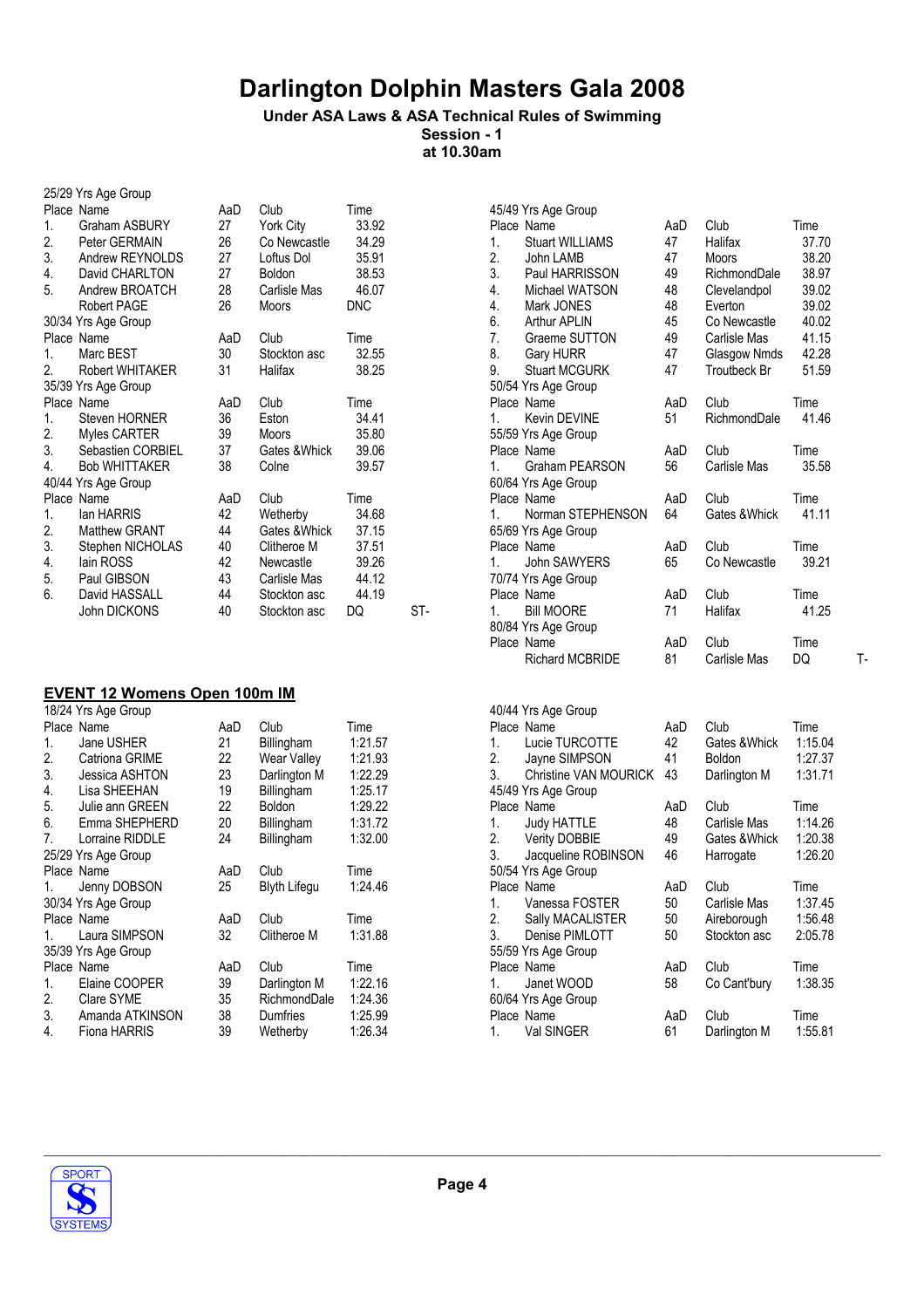### Under ASA Laws & ASA Technical Rules of Swimming Session - 1

at 10.30am

### EVENT 13 Mens Open 100m IM

| Place Name                | AaD                                                                                                                                   | Club          | Time                                   |                                               |  |  |
|---------------------------|---------------------------------------------------------------------------------------------------------------------------------------|---------------|----------------------------------------|-----------------------------------------------|--|--|
| Steven MORGAN             | 22                                                                                                                                    | Loftus Dol    | 1:06.33                                |                                               |  |  |
|                           | 23                                                                                                                                    |               |                                        |                                               |  |  |
| <b>Tim BURDETT</b>        | 23                                                                                                                                    | <b>Boldon</b> | 1:14.07                                |                                               |  |  |
| <b>Matthew GRIME</b>      | 20                                                                                                                                    |               | 1:17.00                                |                                               |  |  |
|                           |                                                                                                                                       |               |                                        |                                               |  |  |
| Place Name                | AaD                                                                                                                                   | Club          | Time                                   |                                               |  |  |
| <b>Nick VALENTINE</b>     | 27                                                                                                                                    | Co Newcastle  | 1:09.23                                |                                               |  |  |
| Andrew BROATCH            | 28                                                                                                                                    | Carlisle Mas  | 1:28.51                                |                                               |  |  |
|                           |                                                                                                                                       |               |                                        |                                               |  |  |
| Place Name                | AaD                                                                                                                                   | Club          | Time                                   |                                               |  |  |
| Philip WOODS              | 30                                                                                                                                    | Salf Mast SF  | 1:04.32                                |                                               |  |  |
| Marc BEST                 | 30                                                                                                                                    | Stockton asc  | 1:09.46                                |                                               |  |  |
| Michael VICKERS           | 32                                                                                                                                    | Wear Valley   | 1:12.64                                |                                               |  |  |
| Daniel HILL               | 33                                                                                                                                    | <b>Moors</b>  | 1:15.03                                |                                               |  |  |
| lan TAYLOR                | 32                                                                                                                                    | Stockton asc  | 1:18.68                                |                                               |  |  |
| Andrew OLD                | 32                                                                                                                                    | Bebington SC  | 1:20.37                                |                                               |  |  |
| 35/39 Yrs Age Group       |                                                                                                                                       |               |                                        |                                               |  |  |
| Place Name                | AaD                                                                                                                                   | Club          | Time                                   |                                               |  |  |
| <b>Steven HORNER</b>      | 36                                                                                                                                    | Eston         | 1:07.81                                |                                               |  |  |
| lain TEAZ                 | 39                                                                                                                                    | Glasgow Nmds  | 1:07.87                                |                                               |  |  |
| Gary BUXTON               | 39                                                                                                                                    | Carlisle Mas  | 1:10.36                                |                                               |  |  |
|                           | 39                                                                                                                                    | <b>Moors</b>  |                                        |                                               |  |  |
|                           | 38                                                                                                                                    |               | 1:23.58                                |                                               |  |  |
| <b>Christopher MURRAY</b> | 37                                                                                                                                    | Salf Mast SF  | DQ                                     | т.                                            |  |  |
| 40/44 Yrs Age Group       |                                                                                                                                       |               |                                        |                                               |  |  |
| Place Name                | AaD                                                                                                                                   | Club          | Time                                   |                                               |  |  |
| David CHANEY              | 40                                                                                                                                    | Gates & Whick |                                        |                                               |  |  |
| Kevin SMITH               | 44                                                                                                                                    | Co Newcastle  | 1:10.29                                |                                               |  |  |
|                           |                                                                                                                                       | Wetherby      | 1:11.31                                |                                               |  |  |
| Johnathan ODDY            | 40                                                                                                                                    | <b>Buxton</b> | 1:14.10                                |                                               |  |  |
| David HOGG                | 44                                                                                                                                    |               | 1:14.23                                |                                               |  |  |
| Kevin BEER                | 43                                                                                                                                    | Darlington M  | 1:18.40                                |                                               |  |  |
| 45/49 Yrs Age Group       |                                                                                                                                       |               |                                        |                                               |  |  |
|                           | 18/24 Yrs Age Group<br>Philip MUSPRATT<br>25/29 Yrs Age Group<br>30/34 Yrs Age Group<br>Myles CARTER<br>Alister WRIGLEY<br>lan HARRIS | 42            | Salisbury<br>Wear Valley<br>Billingham | 1:10.80<br>1:12.87<br>1:04.00<br>Glasgow Nmds |  |  |

## **EVENT 15 Mens 200+ Yrs 200m Freestyle Team**

|                                         | Place Name                                | A G      | Club                 | Time |  |  |  |
|-----------------------------------------|-------------------------------------------|----------|----------------------|------|--|--|--|
|                                         | 1. Richmond Dales Amateur                 |          | RichmondDale 2:09.72 |      |  |  |  |
|                                         |                                           |          |                      |      |  |  |  |
|                                         | EVENT 16 Womens 160+ Yrs 200m Medley Team |          |                      |      |  |  |  |
|                                         | Place Name                                | A.G Club |                      | Time |  |  |  |
|                                         |                                           |          |                      |      |  |  |  |
| EVENT 17 Mens 160+ Yrs 200m Medley Team |                                           |          |                      |      |  |  |  |

|    | Place Name             | A.G | Club         | Time    |
|----|------------------------|-----|--------------|---------|
|    | Moors Swim Squad       |     | Moors        | 2:10.09 |
| 2. | Darlington Dolphin Mas |     | Darlington M | 2:13.82 |

|    | 18/24 Yrs Age Group                        |     |               |         |       |                | Place Name             | AaD | Club                | Time    |    |
|----|--------------------------------------------|-----|---------------|---------|-------|----------------|------------------------|-----|---------------------|---------|----|
|    | Place Name                                 | AaD | Club          | Time    |       | 1.             | Graham STRANGE         | 49  | Clevelandpol        | 1:14.26 |    |
| 1. | Steven MORGAN                              | 22  | Loftus Dol    | 1:06.33 |       | 2.             | Mark JONES             | 48  | Everton             | 1:14.88 |    |
| 2. | Philip MUSPRATT                            | 23  | Salisbury     | 1:10.80 |       | 3.             | <b>Gary HURR</b>       | 47  | Glasgow Nmds        | 1:19.28 |    |
| 3. | <b>Tim BURDETT</b>                         | 23  | Boldon        | 1:14.07 |       | 4.             | Paul HARRISSON         | 49  | RichmondDale        | 1:19.40 |    |
| 4. | Matthew GRIME                              | 20  | Wear Valley   | 1:17.00 |       | 5.             | <b>Guy FAWKES</b>      | 49  | Billingham          | 1:20.03 |    |
|    | 25/29 Yrs Age Group                        |     |               |         |       | 6.             | Michael WATSON         | 48  | Clevelandpol        | 1:21.27 |    |
|    | Place Name                                 | AaD | Club          | Time    |       | 7.             | <b>Stuart MCGURK</b>   | 47  | Troutbeck Br        | 1:41.04 |    |
| 1. | <b>Nick VALENTINE</b>                      | 27  | Co Newcastle  | 1:09.23 |       |                | 50/54 Yrs Age Group    |     |                     |         |    |
| 2. | Andrew BROATCH                             | 28  | Carlisle Mas  | 1:28.51 |       |                | Place Name             | AaD | Club                | Time    |    |
|    | 30/34 Yrs Age Group                        |     |               |         |       | $\mathbf{1}$ . | Paul ORMEROD           | 50  | <b>Bo Kirklees</b>  | 1:18.38 |    |
|    | Place Name                                 | AaD | Club          | Time    |       | 2.             | John FORSTER           | 52  | Moors               | 1:20.49 |    |
| 1. | Philip WOODS                               | 30  | Salf Mast SF  | 1:04.32 |       | 3.             | Kevin DEVINE           | 51  | RichmondDale        | 1:27.44 |    |
| 2. | Marc BEST                                  | 30  | Stockton asc  | 1:09.46 |       | 4.             | <b>Stuart DOWNIE</b>   | 53  | <b>Blyth Lifegu</b> | 1:42.83 |    |
| 3. | Michael VICKERS                            | 32  | Wear Valley   | 1:12.64 |       |                | Stephen FOSTER         | 51  | Carlisle Mas        | DQ      | Ţ. |
| 4. | Daniel HILL                                | 33  | <b>Moors</b>  | 1:15.03 |       |                | 55/59 Yrs Age Group    |     |                     |         |    |
| 5. | lan TAYLOR                                 | 32  | Stockton asc  | 1:18.68 |       |                | Place Name             | AaD | Club                | Time    |    |
| 6. | Andrew OLD                                 | 32  | Bebington SC  | 1:20.37 |       | 1.             | Graeme SHUTT           | 59  | Co Sund'land        | 1:38.42 |    |
|    | 35/39 Yrs Age Group                        |     |               |         |       |                | 60/64 Yrs Age Group    |     |                     |         |    |
|    | Place Name                                 | AaD | Club          | Time    |       |                | Place Name             | AaD | Club                | Time    |    |
| 1. | Steven HORNER                              | 36  | Eston         | 1:07.81 |       | $\mathbf{1}$ . | Graham PADGETT         | 61  | Warr'ton Dol        | 1:20.38 |    |
| 2. | lain TEAZ                                  | 39  | Glasgow Nmds  | 1:07.87 |       | 2.             | Norman STEPHENSON      | 64  | Gates & Whick       | 1:31.37 |    |
| 3. | Gary BUXTON                                | 39  | Carlisle Mas  | 1:10.36 |       | 3.             | Alex BROWN             | 64  | <b>Blyth Lifegu</b> | 1:33.69 |    |
| 4. | Myles CARTER                               | 39  | <b>Moors</b>  | 1:12.87 |       | 4.             | Carl BUTLER            | 64  | RichmondDale        | 1:34.24 |    |
| 5. | <b>Alister WRIGLEY</b>                     | 38  | Billingham    | 1:23.58 |       | 5.             | Phil JOHNSTON          | 60  | Gates & Whick       | 1:49.15 |    |
|    | Christopher MURRAY                         | 37  | Salf Mast SF  | DQ      | $T -$ |                | 70/74 Yrs Age Group    |     |                     |         |    |
|    | 40/44 Yrs Age Group                        |     |               |         |       |                | Place Name             | AaD | Club                | Time    |    |
|    | Place Name                                 | AaD | Club          | Time    |       | 1.             | <b>Bill MOORE</b>      | 71  | Halifax             | 1:38.00 |    |
| 1. | David CHANEY                               | 40  | Gates & Whick | 1:04.00 |       |                | 75/79 Yrs Age Group    |     |                     |         |    |
| 2. | Kevin SMITH                                | 44  | Co Newcastle  | 1:10.29 |       |                | Place Name             | AaD | Club                | Time    |    |
| 3. | lan HARRIS                                 | 42  | Wetherby      | 1:11.31 |       | 1.             | <b>Cliff WARD</b>      | 77  | Stockton asc        | 1:51.30 |    |
| 4. | Johnathan ODDY                             | 40  | <b>Buxton</b> | 1:14.10 |       |                | 80/84 Yrs Age Group    |     |                     |         |    |
| 5. | David HOGG                                 | 44  | Glasgow Nmds  | 1:14.23 |       |                | Place Name             | AaD | Club                | Time    |    |
| 6. | Kevin BEER                                 | 43  | Darlington M  | 1:18.40 |       | 1.             | <b>Richard MCBRIDE</b> | 81  | Carlisle Mas        | 2:34.65 |    |
|    | 45/49 Yrs Age Group                        |     |               |         |       |                |                        |     |                     |         |    |
|    |                                            |     |               |         |       |                |                        |     |                     |         |    |
|    | EVENT 15 Mens 200+ Yrs 200m Freestyle Team |     |               |         |       |                |                        |     |                     |         |    |
|    | Place Name                                 | A.G | Club          | Time    |       | 2.             | Darlington Dolphin Mas |     | Darlington M        | 2:23.88 |    |
| 1. | <b>Richmond Dales Amateur</b>              |     | RichmondDale  | 2:09.72 |       |                |                        |     |                     |         |    |
|    |                                            |     |               |         |       |                |                        |     |                     |         |    |
|    | EVENT 16 Womens 160+ Yrs 200m Medley Team  |     |               |         |       |                |                        |     |                     |         |    |
|    | Place Name                                 | A.G | Club          | Time    |       | 1.             | Darlington Dolphin Mas |     | Darlington M        | 3:02.90 |    |
|    |                                            |     |               |         |       |                |                        |     |                     |         |    |
|    | EVENT 17 Mens 160+ Yrs 200m Medley Team    |     |               |         |       |                |                        |     |                     |         |    |
|    | Place Name                                 | A.G | Club          | Time    |       |                |                        |     |                     |         |    |
| 1. | Moors Swim Squad                           |     | <b>Moors</b>  | 2:10.09 |       | 3.             | Carlisle Masters SC    |     | Carlisle Mas        | 2:19.63 |    |
| 2. | Darlington Dolphin Mas                     |     | Darlington M  | 2:13.82 |       | 4.             | Stockton asc           |     | Stockton asc        | 2:25.06 |    |

Stockton asc



 $\_$  ,  $\_$  ,  $\_$  ,  $\_$  ,  $\_$  ,  $\_$  ,  $\_$  ,  $\_$  ,  $\_$  ,  $\_$  ,  $\_$  ,  $\_$  ,  $\_$  ,  $\_$  ,  $\_$  ,  $\_$  ,  $\_$  ,  $\_$  ,  $\_$  ,  $\_$  ,  $\_$  ,  $\_$  ,  $\_$  ,  $\_$  ,  $\_$  ,  $\_$  ,  $\_$  ,  $\_$  ,  $\_$  ,  $\_$  ,  $\_$  ,  $\_$  ,  $\_$  ,  $\_$  ,  $\_$  ,  $\_$  ,  $\_$  ,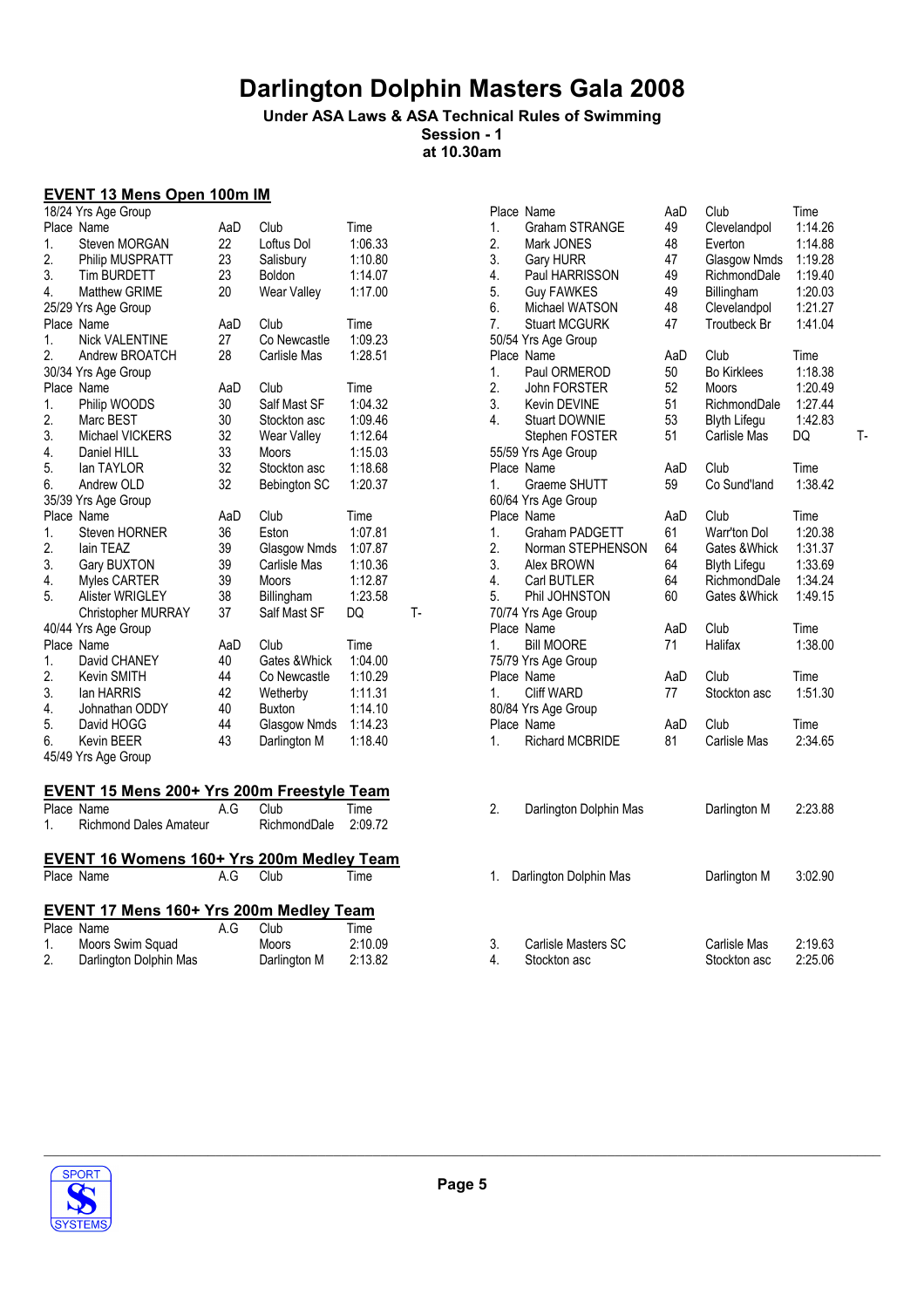## Under ASA Laws & ASA Technical Rules of Swimming

Session - 2 at 1.30 pm

### EVENT 20 Mens Open 200m Freestyle

|    | 18/24 Yrs Age Group   |     |                     |         |
|----|-----------------------|-----|---------------------|---------|
|    | Place Name            | AaD | Club                | Time    |
| 1. | Greg DIXON            | 21  | Billingham          | 2:02.62 |
| 2. | Graham KENNEDY        | 24  | <b>Boldon</b>       | 2:15.94 |
| 3. | <b>Tim BURDETT</b>    | 23  | <b>Boldon</b>       | 2:19.72 |
|    | 25/29 Yrs Age Group   |     |                     |         |
|    | Place Name            | AaD | Club                | Time    |
| 1. | Peter GERMAIN         | 26  | Co Newcastle        | 2:10.03 |
| 2. | <b>Nick VALENTINE</b> | 27  | Co Newcastle        | 2:17.77 |
|    | 30/34 Yrs Age Group   |     |                     |         |
|    | Place Name            | AaD | Club                | Time    |
| 1. | Michael VICKERS       | 32  | Wear Valley         | 2:18.35 |
| 2. | Robert WHITAKER       | 31  | Halifax             | 2:25.14 |
| 3. | Andrew OLD            | 32  | <b>Bebington SC</b> | 2:31.40 |
|    | 35/39 Yrs Age Group   |     |                     |         |
|    |                       |     |                     |         |
|    | Place Name            | AaD | Club                | Time    |
| 1. | lain TEAZ             | 39  | Glasgow Nmds        | 2:14.45 |
| 2. | Gary BUXTON           | 39  | Carlisle Mas        | 2:20.10 |
| 3. | <b>Bob WHITTAKER</b>  | 38  | Colne               | 2:32.40 |
| 4. | Philip CROXALL        | 39  | Colne               | 2:49.44 |
|    | 40/44 Yrs Age Group   |     |                     |         |
|    | Place Name            | AaD | Club                | Time    |
| 1. | Paul ROSS             | 43  | <b>Moors</b>        | 2:10.20 |
| 2. | David CHANEY          | 40  | Gates &Whick        | 2:11.69 |
| 3. | Kevin SMITH           | 44  | Co Newcastle        | 2:16.01 |
| 4. | David HOGG            | 44  | Glasgow Nmds        | 2:16.45 |
| 5. | lain ROSS             | 42  | Newcastle           | 2:22.61 |
| 6. | Johnathan ODDY        | 40  | <b>Buxton</b>       | 2:23.60 |
| 7. | Paul GIBSON           | 43  | Carlisle Mas        | 2:32.45 |

### EVENT 21 Womens Open 200m Freestyle

|             | 18/24 Yrs Age Group     |     |                   |            |                 | 45/49 Yrs Age Group |     |
|-------------|-------------------------|-----|-------------------|------------|-----------------|---------------------|-----|
|             | Place Name              | AaD | Club              | Time       | 50Place Namuel  |                     | 150 |
| 1.          | Lorraine RIDDLE         | 24  | <b>Billingham</b> | 2:49.67    |                 | <b>Judy HATTLE</b>  |     |
|             | 25/29 Yrs Age Group     |     |                   |            | 2.              | Carolyn IRVINE      |     |
|             | Place Name              | AaD | Club              | Time       | 50B.            | Gillian SHEEH1450   |     |
| 1.          | <b>Helen RICHARDSON</b> | 29  | Wear Valley       | 2:42.09    | 4.              | Pamela ROBSON       |     |
|             | 35/39 Yrs Age Group     |     |                   |            |                 | 50/54 Yrs Age Group |     |
|             | Place Name              | AaD | Club              | Time       | 50 Place Namuel |                     | 150 |
| $1_{\cdot}$ | Karen DRIVER            | 37  | Colne             | 2:25.42    | 1.              | Paula ADAMSON       |     |
| 2.          | Clare SYME              | 35  | RichmondDale      | 2:40.00    |                 | Denise PIMLOTT      |     |
| 3.          | Amanda ATKINSON         | 38  | Dumfries          | 2:48.29    |                 | 55/59 Yrs Age Group |     |
|             | 40/44 Yrs Age Group     |     |                   |            |                 | Place Name          |     |
|             | Place Name              | AaD | Club              | Time       | 501.            | Janet MOOD 150      |     |
| 1.          | Lucie TURCOTTE          | 42  | Gates & Whick     | 2:25.87    |                 | 60/64 Yrs Age Group |     |
| 2.          | Joanne TODD             | 43  | Darlington M      | 3:11.54    |                 | Place Name          |     |
| 3.          | Julie LEONARD           | 44  | Darlington M      | 3:39.77    |                 | Val SINGER          |     |
|             | Christine VAN MOURICK   | 43  | Darlington M      | <b>DNC</b> |                 | 80/84 Yrs Age Group |     |
|             |                         |     |                   |            |                 | Place Name          |     |

|     | 45/49 Yrs Age Group       |     |                     |            |
|-----|---------------------------|-----|---------------------|------------|
|     | Place Name                | AaD | Club                | Time       |
| 1.  | Mark JONES                | 48  | Everton             | 2:19.56    |
| 2.  | Michael WATSON            | 48  | Clevelandpol        | 2:20.45    |
| 3.  | <b>Stuart WILLIAMS</b>    | 47  | Halifax             | 2:24.34    |
| 4.  | Gary HURR                 | 47  | Glasgow Nmds        | 2:24.42    |
| 5.  | John LAMB                 | 47  | Moors               | 2:27.75    |
| 6.  | Paul HARRISSON            | 49  | RichmondDale        | 2:29.16    |
| 7.  | <b>Guy FAWKES</b>         | 49  | Billingham          | 2:34.99    |
| 8.  | Alex SEWELL               | 47  | <b>Blyth Lifegu</b> | 3:04.50    |
|     | 50/54 Yrs Age Group       |     |                     |            |
|     | Place Name                | AaD | Club                | Time       |
| 1.  | Paul ORMEROD              | 50  | <b>Bo Kirklees</b>  | 2:24.02    |
| 2.  | Anthony GREENER           | 50  | Co Newcastle        | 2:24.11    |
| 3.  | Peter FRENCH              | 50  | Co Newcastle        | 2:26.03    |
|     | John FORSTER              |     |                     |            |
| 4.  |                           | 52  | Moors               | 2:44.98    |
| 5.  | Kevin DEVINE              | 51  | RichmondDale        | 2:48.77    |
| 6.  | John SIM                  | 50  | Co Newcastle        | 3:00.13    |
|     | 55/59 Yrs Age Group       |     |                     |            |
|     | Place Name                | AaD | Club                | Time       |
| 1.  | Graham PEARSON            | 56  | Carlisle Mas        | 2:31.77    |
|     | 60/64 Yrs Age Group       |     |                     |            |
|     | Place Name                | AaD | Club                | Time       |
| 1.  | Graham PADGETT            | 61  | <b>Warr'ton Dol</b> | 2:31.51    |
| 2.  | Alex BROWN                | 64  | <b>Blyth Lifegu</b> | 2:46.29    |
| 3.  | David WOOD                | 61  | Co Cant'bury        | 2:57.20    |
| 4.  | Derek ROBINSON            | 64  | <b>Blyth Lifegu</b> | 2:59.11    |
|     | 65/69 Yrs Age Group       |     |                     |            |
|     | Place Name                | AaD | Club                | Time       |
| 1.  | <b>Bill PRESTON</b>       | 68  | Darlington M        | 3:33.31    |
|     | 70/74 Yrs Age Group       |     |                     |            |
|     | Place Name                | AaD | Club                | Time       |
| 1.  | <b>Bill MOORE</b>         | 71  | Halifax             | 3:11.05    |
| 2.  | <b>Arthur PUCKRIN</b>     | 70  | Billingham          | 4:26.83    |
|     |                           |     |                     |            |
|     |                           |     |                     |            |
|     | 45/49 Yrs Age Group       |     |                     |            |
|     | <b>Place Named</b><br>150 | AaD | Club                | Time       |
| 1.  | <b>Judy HATTLE</b>        | 48  | Carlisle Mas        | 2:22.02    |
| 2.  | Carolyn IRVINE            | 45  | Bo Kirklees         | 2:43.07    |
| ŵΒ. | Gillian SHEEH1450         | 49  | Billingham          | 3:26.15    |
| 4.  | Pamela ROBSON             | 46  | <b>Blyth Lifegu</b> | 3:28.68    |
|     | 50/54 Yrs Age Group       |     |                     |            |
|     | <b>Place Named</b><br>150 | AaD | Club                | I ime      |
| 1.  | Paula ADAMSON             | 50  | <b>Blyth Lifegu</b> | 2:56.17    |
|     | Denise PIMLOTT            | 50  | Stockton asc        | <b>DNC</b> |
|     | 55/59 Yrs Age Group       |     |                     |            |
|     | Place Name                | AaD | Club                | Time       |
| ЮÍ. | JanetowOOD 150            | 58  | Co Cant'bury        | 2:55.46    |
|     | 60/64 Yrs Age Group       |     |                     |            |
|     | Place Name                | AaD | Club                | Time       |
| 1.  | Val SINGER                | 61  | Darlington M        | 3:35.74    |
|     |                           |     |                     |            |

AaD Club Time<br>84 Darlington M 3:35.74



1. Val SINGER 80/84 Yrs Age Group

1. Mary SLATER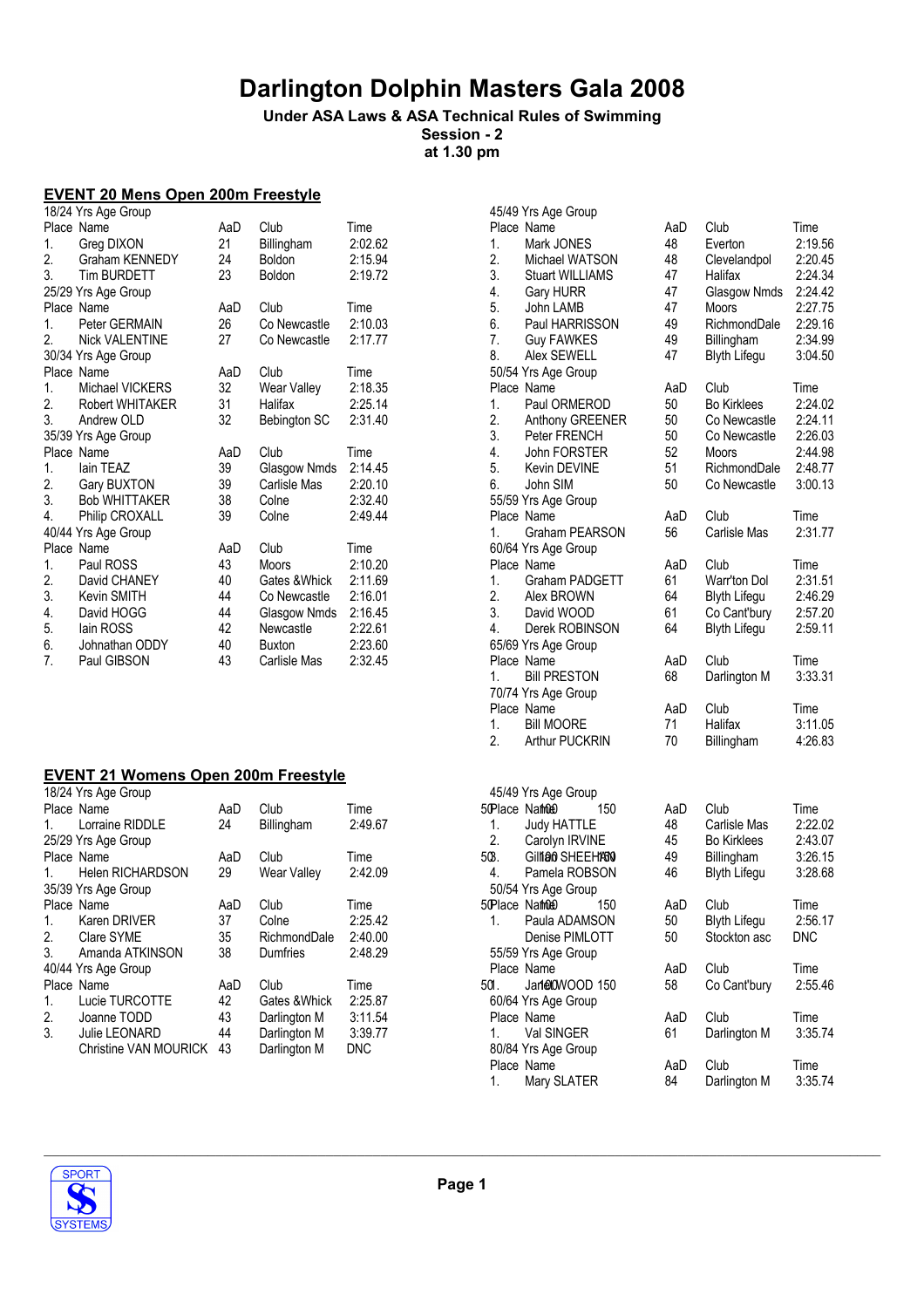## Under ASA Laws & ASA Technical Rules of Swimming

Session - 2 at 1.30 pm

### EVENT 22 Mixed 200+ Yrs 200m Freestyle Team

|           | Place Name                               | A G | Club         | Time    |
|-----------|------------------------------------------|-----|--------------|---------|
| $1 \quad$ | Carlisle Masters SC                      |     | Carlisle Mas | 2:13.16 |
|           | EVENT 23 Mixed 160+ Yrs 200m Medley Team |     |              |         |
|           | Place Name                               | A G | Club         | Time    |
|           |                                          |     |              |         |
| 1.        | York City Baths Club                     |     | York City    | 2:22.40 |

### EVENT 25 Mens Open 50m Freestyle

|    | 18/24 Yrs Age Group    |     |                  |       |     |
|----|------------------------|-----|------------------|-------|-----|
|    | Place Name             | AaD | Club             | Time  |     |
| 1. | Philip MUSPRATT        | 23  | Salisbury        | 24.68 |     |
| 2. | Greg DIXON             | 21  | Billingham       | 24.86 |     |
| 3. | Shane HASSALL          | 20  | Stockton asc     | 25.27 |     |
| 4. | Steven MORGAN          | 22  | Loftus Dol       | 26.50 |     |
| 5. | Paul GRAY              | 22  | Stockton asc     | 27.65 |     |
| 6. | Graham KENNEDY         | 24  | <b>Boldon</b>    | 28.12 |     |
| 7. | David CRAIG            | 24  | Gates & Whick    | 28.84 |     |
| 8. | <b>Matthew GRIME</b>   | 20  | Wear Valley      | 30.76 |     |
|    | 25/29 Yrs Age Group    |     |                  |       |     |
|    | Place Name             | AaD | Club             | Time  |     |
| 1. | Andrew WRAITH          | 27  | <b>Boldon</b>    | 28.61 |     |
| 2. | <b>Robert PAGE</b>     | 26  | Moors            | 29.82 |     |
| 3. | Andrew REYNOLDS        | 27  | Loftus Dol       | 30.06 |     |
| 4. | David CHARLTON         | 27  | <b>Boldon</b>    | 30.59 |     |
| 5. | Andrew BROATCH         | 28  | Carlisle Mas     | 31.79 |     |
|    | 30/34 Yrs Age Group    |     |                  |       |     |
|    | Place Name             | AaD | Club             | Time  |     |
| 1. | Paul WAINWRIGHT        | 30  | <b>York City</b> | 28.24 |     |
| 2. | Marc BEST              | 30  | Stockton asc     | 28.35 |     |
| 3. | <b>Richard HOUSE</b>   | 33  | Loftus Dol       | 28.60 |     |
| 4. | <b>Robert WHITAKER</b> | 31  | Halifax          | 28.71 |     |
| 5. | Daniel HILL            | 33  | <b>Moors</b>     | 28.94 |     |
| 6. | lan TAYLOR             | 32  | Stockton asc     | 29.40 |     |
|    | 35/39 Yrs Age Group    |     |                  |       |     |
|    | Place Name             | AaD | Club             | Time  |     |
| 1. | lain TEAZ              | 39  | Glasgow Nmds     | 26.02 |     |
| 2. | Sebastien CORBIEL      | 37  | Gates & Whick    | 30.18 |     |
| 3. | Christopher HUNTER     | 37  | Loftus Dol       | 33.63 |     |
|    | Simon GREENBERG        | 39  | Chelsea&Ken      | DQ    | ST- |
|    | 40/44 Yrs Age Group    |     |                  |       |     |
|    | Place Name             | AaD | Club             | Time  |     |
| 1. | Stephen SMITH          | 40  | Colne            | 26.41 |     |
| 2. | David HOGG             | 44  | Glasgow Nmds     | 27.01 |     |
| 3. | lan HARRIS             | 42  | Wetherby         | 28.43 |     |
| 4. | Johnathan ODDY         | 40  | <b>Buxton</b>    | 28.82 |     |
| 5. | Stephen NICHOLAS       | 40  | Clitheroe M      | 29.88 |     |
| 6. | lain ROSS              | 42  | Newcastle        | 30.01 |     |
| 7. | <b>Kevin BEER</b>      | 43  | Darlington M     | 31.73 |     |
| 8. | John DICKONS           | 40  | Stockton asc     | 33.29 |     |
|    | David HASSALL          | 44  | Stockton asc     | DQ    | ST- |
|    |                        |     |                  |       |     |

| 2. | Blyth Lifeguard & Swim | <b>Blyth Lifegu</b> | 2:30.28 |
|----|------------------------|---------------------|---------|
| 3. | Darlington Dolphin Mas | Darlington M        | 2.42.22 |
| 3. | Darlington Dolphin Mas | Darlington M        | 2:34.29 |
| 4. | Billingham Forum SC    | Billingham          | 2:46.84 |

|                | 45/49 Yrs Age Group    |     |                     |            |
|----------------|------------------------|-----|---------------------|------------|
|                | Place Name             | AaD | Club                | Time       |
| 1.             | <b>Graham STRANGE</b>  | 49  | Clevelandpol        | 28.68      |
| 2.             | John LAMB              | 47  | <b>Moors</b>        | 29.04      |
| 3.             | Mark JONES             | 48  | Everton             | 30.11      |
| 4.             | Paul HARRISSON         | 49  | RichmondDale        | 30.79      |
| 5.             | <b>Guy FAWKES</b>      | 49  | Billingham          | 31.85      |
| 6.             | Alex SEWELL            | 47  | <b>Blyth Lifegu</b> | 35.66      |
|                | 50/54 Yrs Age Group    |     |                     |            |
|                | Place Name             | AaD | Club                | Time       |
| 1.             | Peter FRENCH           | 50  | Co Newcastle        | 29.91      |
| 2.             | Paul ORMEROD           | 50  | <b>Bo Kirklees</b>  | 30.36      |
| 3.             | Anthony GREENER        | 50  | Co Newcastle        | 30.65      |
| 4.             | Stephen FOSTER         | 51  | Carlisle Mas        | 32.82      |
| 5.             | <b>Kevin DEVINE</b>    | 51  | RichmondDale        | 32.89      |
| 6.             | <b>Stuart DOWNIE</b>   | 53  | <b>Blyth Lifegu</b> | 37.08      |
|                | 55/59 Yrs Age Group    |     |                     |            |
|                | Place Name             | AaD | Club                | Time       |
| 1.             | Graeme SHUTT           | 59  | Co Sund'land        | 38.01      |
|                | Roy CROUCH             | 58  | York City           | <b>DNC</b> |
|                | 60/64 Yrs Age Group    |     |                     |            |
|                | Place Name             | AaD | Club                | Time       |
| 1.             | Derek ROBINSON         | 64  | <b>Blyth Lifegu</b> | 34.65      |
| 2.             | David WOOD             | 61  | Co Cant'bury        | 36.38      |
| 3.             | Carl BUTLER            | 64  | RichmondDale        | 36.80      |
| 4.             | <b>Barry ROBINSON</b>  | 60  | Co Sund'land        | 37.80      |
|                | 65/69 Yrs Age Group    |     |                     |            |
|                | Place Name             | AaD | Club                | Time       |
| 1 <sup>1</sup> | John SAWYERS           | 65  | Co Newcastle        | 34.49      |
| 2.             | <b>Bill PRESTON</b>    | 68  | Darlington M        | 45.12      |
|                | 70/74 Yrs Age Group    |     |                     |            |
|                | Place Name             | AaD | Club                | Time       |
| 1.             | <b>Arthur PUCKRIN</b>  | 70  | Billingham          | 59.45      |
|                | 75/79 Yrs Age Group    |     |                     |            |
|                | Place Name             | AaD | Club                | Time       |
| 1.             | <b>Cliff WARD</b>      | 77  | Stockton asc        | 37.20      |
|                | 80/84 Yrs Age Group    |     |                     |            |
|                | Place Name             | AaD | Club                | Time       |
| 1.             | <b>Richard MCBRIDE</b> | 81  | Carlisle Mas        | 54.03      |

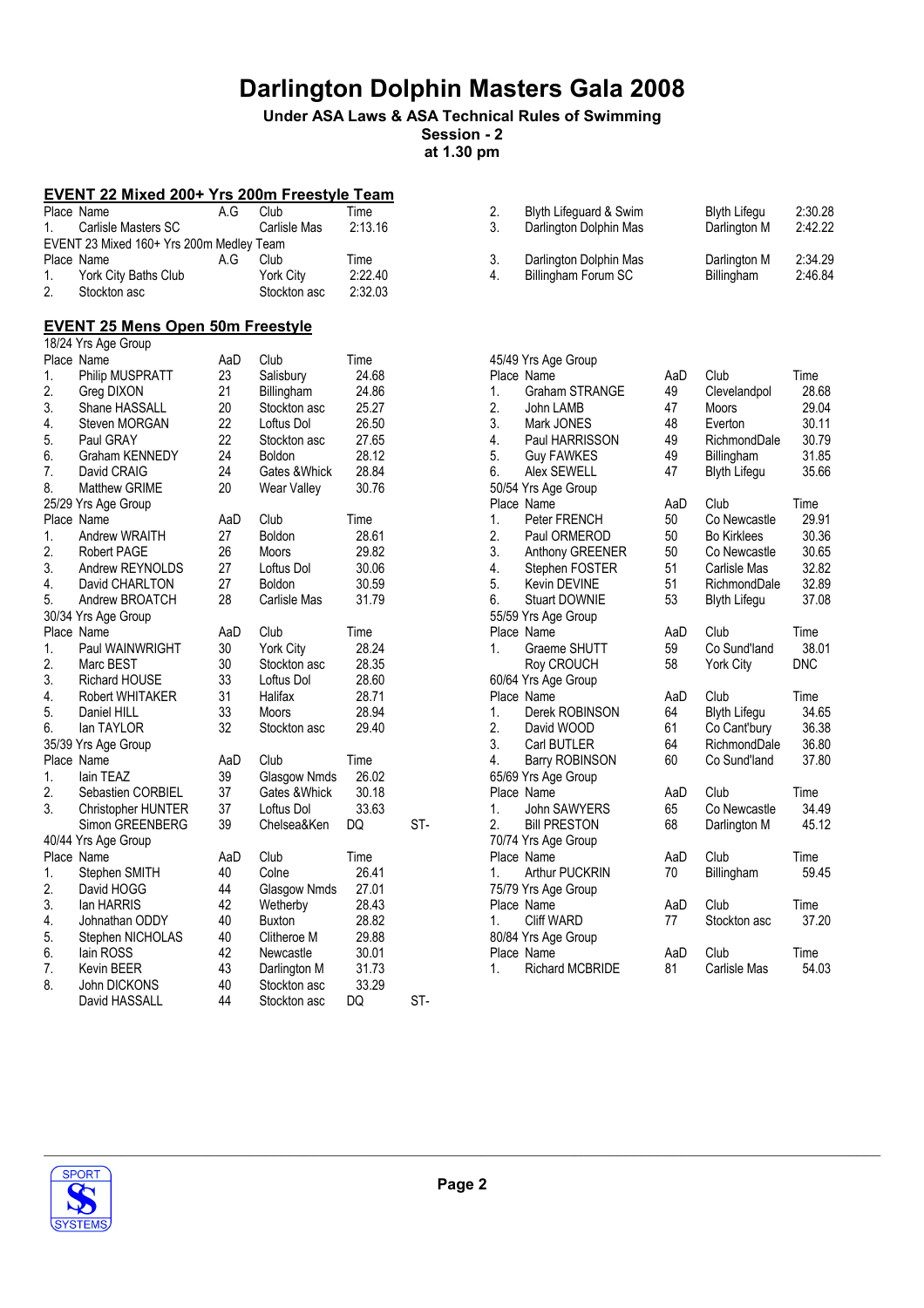## Under ASA Laws & ASA Technical Rules of Swimming

Session - 2 at 1.30 pm

### EVENT 26 Womens Open 50m Freestyle

|                | 18/24 Yrs Age Group     |     |               |       |
|----------------|-------------------------|-----|---------------|-------|
|                | Place Name              | AaD | Club          | Time  |
| 1.             | Laura WELFORD           | 23  | Loftus Dol    | 28.49 |
| 2.             | Lisa SHEEHAN            | 19  | Billingham    | 33.66 |
| 3.             | Jessica ASHTON          | 23  | Darlington M  | 34.51 |
| 4.             | Julie ann GREEN         | 22  | Boldon        | 34.64 |
| 5.             | Emma SHEPHERD           | 20  | Billingham    | 35.52 |
|                | 25/29 Yrs Age Group     |     |               |       |
|                | Place Name              | AaD | Club          | Time  |
| 1.             | Jenny DOBSON            | 25  | Blyth Lifegu  | 32.15 |
| 2.             | <b>Helen RICHARDSON</b> | 29  | Wear Valley   | 33.48 |
| 3.             | Donna DAWSON            | 26  | Stockton asc  | 35.02 |
|                | 30/34 Yrs Age Group     |     |               |       |
|                | Place Name              | AaD | Club          | Time  |
| 1.             | Lisa STANSBIE           | 34  | Co Leeds      | 41.89 |
|                | 35/39 Yrs Age Group     |     |               |       |
|                | Place Name              | AaD | Club          | Time  |
| 1 <sup>1</sup> | Rachel CLINKARD         | 37  | Co Newcastle  | 32.05 |
| 2.             | Anna NICHOLSON          | 38  | York City     | 36.82 |
|                | 40/44 Yrs Age Group     |     |               |       |
|                | Place Name              | AaD | Club          | Time  |
| 1.             | Lucie TURCOTTE          | 42  | Gates & Whick | 29.16 |
| 2.             | Jayne SIMPSON           | 41  | <b>Boldon</b> | 32.80 |
| 3.             | Joanne TODD             | 43  | Darlington M  | 37.42 |

|    | 45/49 Yrs Age Group |     |                     |         |
|----|---------------------|-----|---------------------|---------|
|    | Place Name          | AaD | Club                | Time    |
| 1. | <b>Ruth MALTBY</b>  | 45  | Loftus Dol          | 37.98   |
|    | 50/54 Yrs Age Group |     |                     |         |
|    | Place Name          | AaD | Club                | Time    |
| 1. | Vanessa FOSTER      | 50  | Carlisle Mas        | 35.70   |
| 2. | Paula ADAMSON       | 50  | <b>Blyth Lifegu</b> | 36.99   |
| 3. | <b>Helen SYKES</b>  | 52  | Stockton asc        | 43.60   |
| 4. | Sally MACALISTER    | 50  | Aireborough         | 43.64   |
| 5. | Denise PIMLOTT      | 50  | Stockton asc        | 44.44   |
| 6. | Kathryn HORNESS     | 51  | Loftus Dol          | 48.48   |
|    | 55/59 Yrs Age Group |     |                     |         |
|    | Place Name          | AaD | Club                | Time    |
| 1. | Janet WOOD          | 58  | Co Cant'bury        | 36.03   |
|    | 60/64 Yrs Age Group |     |                     |         |
|    | Place Name          | AaD | Club                | Time    |
| 1. | Val SINGER          | 61  | Darlington M        | 48.43   |
|    | 80/84 Yrs Age Group |     |                     |         |
|    | Place Name          | AaD | Club                | Time    |
| 1. | Mary SLATER         | 84  | Darlington M        | 1:21.72 |

|                | 50/54 Yrs Age Group   |     |                  |         |
|----------------|-----------------------|-----|------------------|---------|
|                | Place Name            | AaD | Club             | Time    |
| 1 <sup>1</sup> | Kevin DEVINE          | 51  | RichmondDale     | 1:39.65 |
|                | Stephen FOSTER        | 51  | Carlisle Mas     | DNC     |
|                | 55/59 Yrs Age Group   |     |                  |         |
|                | Place Name            | AaD | Club             | Time    |
|                | <b>Roy CROUCH</b>     | 58  | <b>York City</b> | 1:30.08 |
|                | 60/64 Yrs Age Group   |     |                  |         |
|                | Place Name            | AaD | Club             | Time    |
| $1_{-}$        | Graham PADGETT        | 61  | Warr'ton Dol     | 1:25.35 |
| 2.             | <b>Barry ROBINSON</b> | 60  | Co Sund'Iand     | 1:49.07 |
| 3.             | Phil JOHNSTON         | 60  | Gates & Whick    | 1:49.82 |
|                | 70/74 Yrs Age Group   |     |                  |         |
|                | Place Name            | AaD | Club             | Time    |
|                | <b>Bill MOORE</b>     | 71  | Halifax          | 1:41.72 |
|                | 75/79 Yrs Age Group   |     |                  |         |
|                | Place Name            | AaD | Club             | Time    |
|                | <b>Cliff WARD</b>     | 77  | Stockton asc     | 1:40.99 |
|                |                       |     |                  |         |

#### EVENT 27 Mens Open 100m Backstroke

| 30/34 Yrs Age Group    |                                                                                                                           |              |                                              |
|------------------------|---------------------------------------------------------------------------------------------------------------------------|--------------|----------------------------------------------|
|                        | AaD                                                                                                                       | Club         | Time                                         |
| Michael VICKERS        | 32                                                                                                                        | Wear Valley  | 1:16.25                                      |
|                        |                                                                                                                           |              |                                              |
|                        | AaD                                                                                                                       | Club         | Time                                         |
| Peter JONES            | 38                                                                                                                        | Clitheroe M  | 1:03.25                                      |
| lain TEAZ              | 39                                                                                                                        |              | 1:05.52                                      |
| Steven HORNER          | 36                                                                                                                        | Eston        | 1:09.10                                      |
| <b>Gary BUXTON</b>     | 39                                                                                                                        | Carlisle Mas | 1:14.98                                      |
| <b>Bob WHITTAKER</b>   | 38                                                                                                                        | Colne        | 1:22.05                                      |
| <b>Alister WRIGLEY</b> | 38                                                                                                                        | Billingham   | 1:26.37                                      |
| Myles CARTER           | 39                                                                                                                        | Moors        | <b>DNC</b>                                   |
|                        |                                                                                                                           |              |                                              |
|                        | AaD                                                                                                                       | Club         | Time                                         |
| Paul ROSS              | 43                                                                                                                        | Moors        | 1:06.31                                      |
| lan RUDDLE             | 44                                                                                                                        | Darlington M | 1:10.02                                      |
| <b>Matthew GRANT</b>   | 44                                                                                                                        |              | 1:15.45                                      |
| Paul GIBSON            | 43                                                                                                                        | Carlisle Mas | 1:24.52                                      |
|                        |                                                                                                                           |              |                                              |
|                        | AaD                                                                                                                       | Club         | Time                                         |
| Mark JONES             | 48                                                                                                                        | Everton      | 1:19.49                                      |
| Graeme SUTTON          | 49                                                                                                                        | Carlisle Mas | 1:22.39                                      |
| Arthur APLIN           | 45                                                                                                                        | Co Newcastle | 1:22.76                                      |
| Gary HURR              | 47                                                                                                                        |              | 1:23.71                                      |
|                        | Place Name<br>35/39 Yrs Age Group<br>Place Name<br>40/44 Yrs Age Group<br>Place Name<br>45/49 Yrs Age Group<br>Place Name |              | Glasgow Nmds<br>Gates &Whick<br>Glasgow Nmds |

#### EVENT 28 Womens Open 100m Backstroke

| 18/24 Yrs Age Group |                |     |                    |         |  |
|---------------------|----------------|-----|--------------------|---------|--|
|                     | Place Name     | AaD | Club               | Time    |  |
| $1_{-}$             | Jane USHER     | 21  | Billingham         | 1:17.67 |  |
| 2.                  | Catriona GRIME | 22  | <b>Wear Valley</b> | 1:20.63 |  |
| 3.                  | Emma SHEPHERD  | 20  | <b>Billingham</b>  | 1:29.06 |  |

|    | 25/29 Yrs Age Group |     |                     |         |
|----|---------------------|-----|---------------------|---------|
|    | Place Name          | AaD | Club                | Time    |
|    | Jenny DOBSON        | 25  | <b>Blyth Lifegu</b> | 1:24.40 |
| 2. | Donna DAWSON        | 26  | Stockton asc        | 1:28.42 |
|    |                     |     |                     |         |

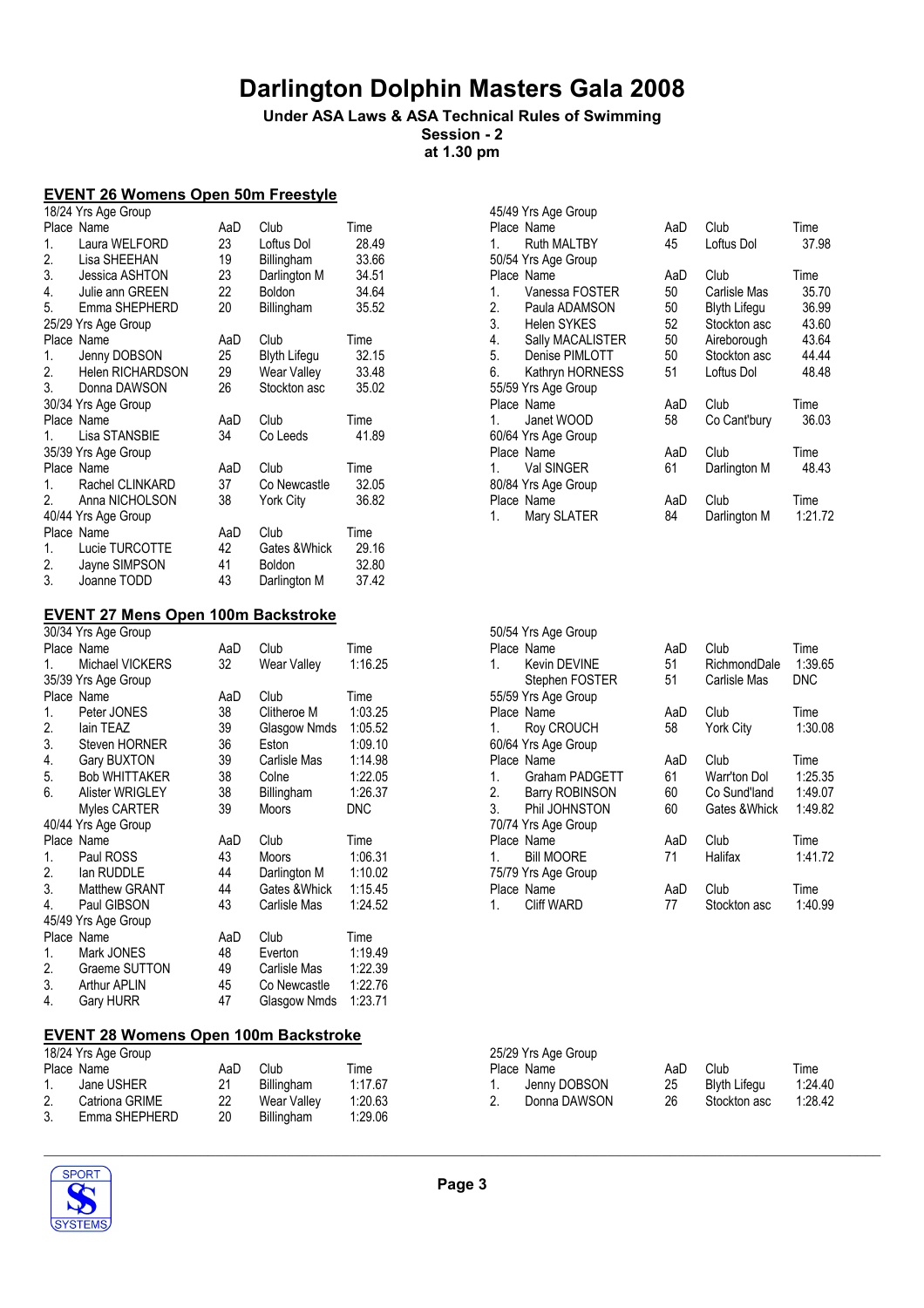## Under ASA Laws & ASA Technical Rules of Swimming

Session - 2 at 1.30 pm

80/84 Yrs Age Group

| 35/39 Yrs Age Group                          |     |                    |         |
|----------------------------------------------|-----|--------------------|---------|
| Place Name                                   | AaD | Club               | Time    |
| Amanda ATKINSON<br>1.                        | 38  | <b>Dumfries</b>    | 1:30.38 |
| 45/49 Yrs Age Group                          |     |                    |         |
| Place Name                                   | AaD | Club               | Time    |
| 1.<br>Carolyn IRVINE                         | 45  | <b>Bo Kirklees</b> | 1:22.63 |
| Gillian SHEEHAN<br>2.                        | 49  | Billingham         | 2:07.23 |
|                                              |     |                    |         |
| <b>EVENT 29 Mens Open 50m Butterfly</b>      |     |                    |         |
| 18/24 Yrs Age Group                          |     |                    |         |
| Place Name                                   | AaD | Club               | Time    |
| 1.<br>Greg DIXON                             | 21  | Billingham         | 27.86   |
| 2.<br>Philip MUSPRATT                        | 23  | Salisbury          | 29.56   |
| 3.<br>Steven MORGAN                          | 22  | Loftus Dol         | 29.84   |
| 4.<br>Shane HASSALL                          | 20  | Stockton asc       | 29.99   |
| 5.<br>Graham KENNEDY                         | 24  | <b>Boldon</b>      | 33.07   |
| 6.<br><b>Tim BURDETT</b>                     | 23  | <b>Boldon</b>      | 33.78   |
| 7.<br>David LAVERY                           | 24  | <b>Boldon</b>      | 35.22   |
| 25/29 Yrs Age Group                          |     |                    |         |
| Place Name                                   | AaD | Club               | Time    |
| 1.<br><b>Nick VALENTINE</b>                  | 27  | Co Newcastle       | 30.32   |
| 2.<br>Andrew WRAITH                          | 27  | <b>Boldon</b>      | 32.04   |
| 3.<br>Andrew REYNOLDS                        | 27  | Loftus Dol         | 33.18   |
| 4.<br>Andrew BROATCH                         | 28  | Carlisle Mas       | 34.48   |
| 30/34 Yrs Age Group                          |     |                    |         |
| Place Name                                   | AaD | Club               | Time    |
| Paul WAINWRIGHT<br>1.                        | 30  | York City          | 30.46   |
| 2.<br><b>Richard HOUSE</b>                   | 33  | Loftus Dol         | 31.01   |
| 35/39 Yrs Age Group                          |     |                    |         |
| Place Name                                   | AaD | Club               | Time    |
| Alister WRIGLEY<br>1.<br>40/44 Yrs Age Group | 38  | Billingham         | 36.44   |
| Place Name                                   | AaD | Club               | Time    |
| David CHANEY<br>1.                           | 40  | Gates & Whick      | 27.37   |
| 2.<br>Kevin SMITH                            | 44  | Co Newcastle       | 29.30   |
| 3.<br>David HOGG                             | 44  | Glasgow Nmds       | 30.34   |
| 4.<br>Johnathan ODDY                         | 40  | <b>Buxton</b>      | 31.39   |
| 5.<br>Paul GIBSON                            | 43  | Carlisle Mas       | 35.68   |
| <b>EVENT 30 Womens Open 50m Butterfly</b>    |     |                    |         |
| 18/24 Yrs Age Group                          |     |                    |         |
| Place Name                                   | AaD | Club               | Time    |
| Laura WELFORD<br>1.                          | 23  | Loftus Dol         | 31.94   |
| 2.<br>Jessica ASHTON                         | 23  | Darlington M       | 37.87   |
| 2.<br>Catriona GRIME                         | 22  | Wear Valley        | 37.87   |
| 4.<br>Lisa SHEEHAN                           | 19  | Billingham         | 39.42   |
| 5.<br>Julie ann GREEN                        | 22  | <b>Boldon</b>      | 41.07   |
| 6.<br>Emma SHEPHERD                          | 20  | Billingham         | 42.89   |
| 25/29 Yrs Age Group                          |     |                    |         |
| Place Name                                   | AaD | Club               | Time    |
| Helen RICHARDSON<br>1.                       | 29  | Wear Valley        | 41.65   |
| 35/39 Yrs Age Group                          |     |                    |         |
| Place Name                                   | AaD | Club               | Time    |
| 1.<br>Rachel CLINKARD                        | 37  | Co Newcastle       | 34.74   |
| 2.<br>Elaine COOPER                          | 39  | Darlington M       | 35.72   |
| 3.<br>Amanda ATKINSON                        | 38  | Dumfries           | 38.76   |
| 40/44 Yrs Age Group                          |     |                    |         |
| Place Name                                   | AaD | Club               | Time    |
| Lucie TURCOTTE<br>1.                         | 42  | Gates & Whick      | 32.25   |
| 2.<br>Joanne TODD                            | 43  | Darlington M       | 42.67   |

|    | 45/49 Yrs Age Group   |     |                    |       |
|----|-----------------------|-----|--------------------|-------|
|    | Place Name            | AaD | Club               | Time  |
| 1. | <b>Graham STRANGE</b> | 49  | Clevelandpol       | 31.19 |
| 2. | John LAMB             | 47  | Moors              | 31.38 |
| 3. | Gary HURR             | 47  | Glasgow Nmds       | 33.23 |
| 4. | Mark JONES            | 48  | Everton            | 34.25 |
| 5. | <b>Guy FAWKES</b>     | 49  | Billingham         | 34.91 |
|    | 50/54 Yrs Age Group   |     |                    |       |
|    | Place Name            | AaD | Club               | Time  |
| 1. | Paul ORMEROD          | 50  | <b>Bo Kirklees</b> | 31.40 |
| 2. | Peter FRENCH          | 50  | Co Newcastle       | 34.14 |
| 3. | Anthony GREENER       | 50  | Co Newcastle       | 36.53 |
| 4. | <b>Stuart DOWNIE</b>  | 53  | Blyth Lifegu       | 44.90 |
|    | 55/59 Yrs Age Group   |     |                    |       |
|    | Place Name            | AaD | Club               | Time  |
| 1. | Roy CROUCH            | 58  | York City          | 35.46 |
| 2. | Graeme SHUTT          | 59  | Co Sund'land       | 43.08 |
|    | 60/64 Yrs Age Group   |     |                    |       |
|    | Place Name            | AaD | Club               | Time  |
| 1. | Alex BROWN            | 64  | Blyth Lifegu       | 37.93 |
| 2. | Norman STEPHENSON     | 64  | Gates & Whick      | 39.90 |
| 3. | Carl BUTLER           | 64  | RichmondDale       | 42.55 |
| 4. | Derek ROBINSON        | 64  | Blyth Lifegu       | 44.92 |

Place Name **AaD** Club Time 1. Mary SLATER 84 Darlington M 2:52.10

|    | 45/49 Yrs Age Group |     |                     |         |
|----|---------------------|-----|---------------------|---------|
|    | Place Name          | AaD | Club                | Time    |
| 1. | <b>Judy HATTLE</b>  | 48  | Carlisle Mas        | 31.78   |
| 2. | Lesley KILLEN       | 48  | York City           | 37.31   |
| 3. | Carolyn IRVINE      | 45  | <b>Bo Kirklees</b>  | 37.37   |
| 4. | Pamela ROBSON       | 46  | <b>Blyth Lifegu</b> | 53.48   |
|    | 50/54 Yrs Age Group |     |                     |         |
|    | Place Name          | AaD | Club                | Time    |
| 1. | Vanessa FOSTER      | 50  | Carlisle Mas        | 42.35   |
| 2. | Sally MACALISTER    | 50  | Aireborough         | 53.98   |
| 3. | Kathryn HORNESS     | 51  | Loftus Dol          | 1:02.95 |
| 4. | Denise PIMLOTT      | 50  | Stockton asc        | 1:05.02 |
|    | 55/59 Yrs Age Group |     |                     |         |
|    | Place Name          | AaD | Club                | Time    |
| 1. | Janet WOOD          | 58  | Co Cant'bury        | 49.03   |
|    | 60/64 Yrs Age Group |     |                     |         |
|    | Place Name          | AaD | Club                | Time    |
| 1. | Val SINGER          | 61  | Darlington M        | 58.23   |
|    |                     |     |                     |         |